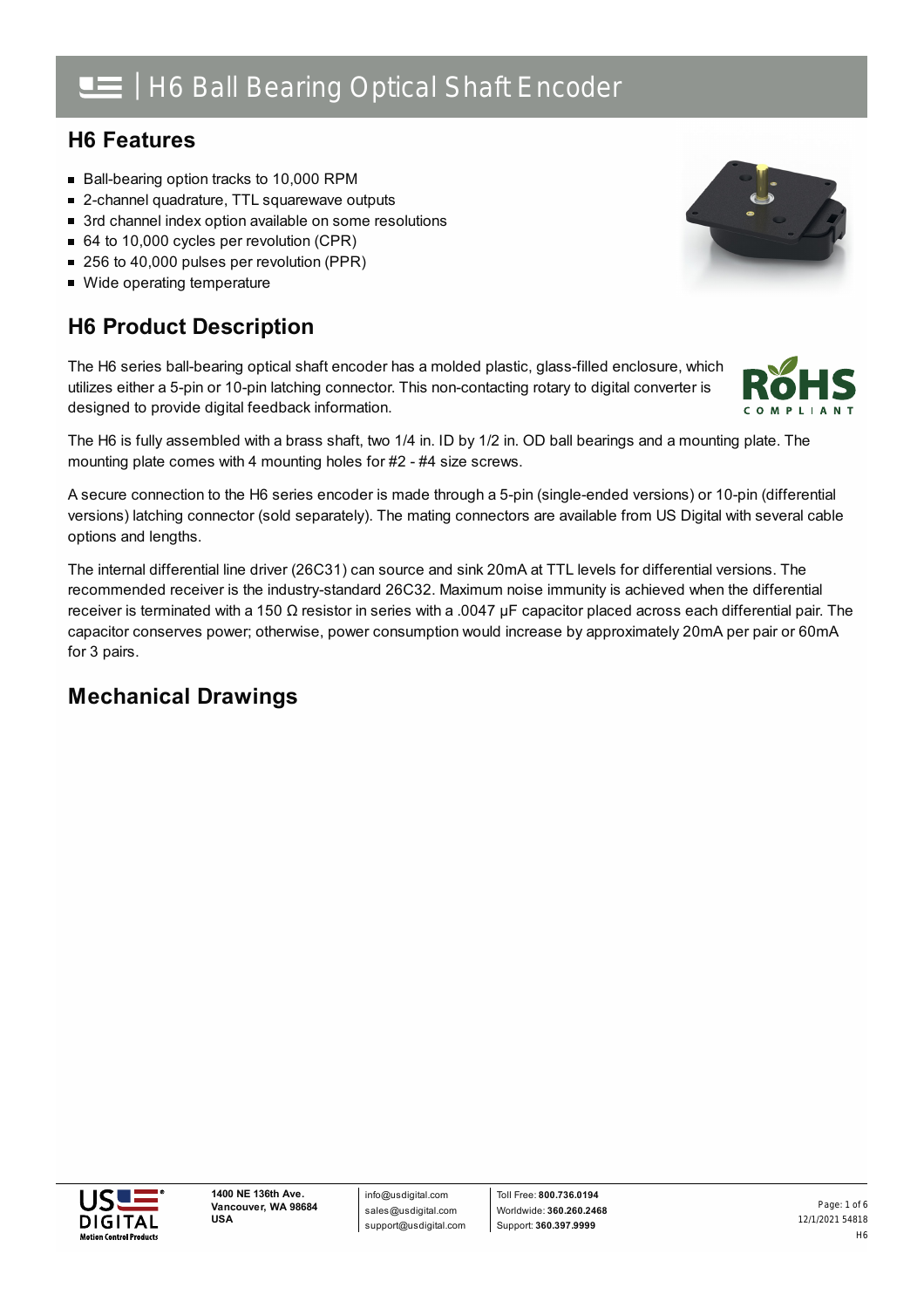# | H6 Ball Bearing Optical Shaft Encoder



## **Specifications**

#### **ENVIRONMENTAL**

| <b>PARAMETER</b>                                                                                                   | <b>VALUE</b>   | <b>UNITS</b> |
|--------------------------------------------------------------------------------------------------------------------|----------------|--------------|
| Operating Temperature (CPR < 3600)                                                                                 | $-40$ to $100$ | C            |
| Operating Temperature (CPR $\geq$ 3600)                                                                            | $-25$ to 100   | C            |
| Vibration (5Hz to 2kHz)                                                                                            | 20             | G            |
| Electrostatic Discharge<br>Single-ended (-S version), IEC 61000-4-2<br>Differential (-D version), Human Body Model | ±4<br>± 2      | kV           |



info@usdigital.com sales@usdigital.com support@usdigital.com

Toll Free: **800.736.0194** Worldwide: **360.260.2468** Support: **360.397.9999**

12/1/2021 54818 H6 Page: 2 of 6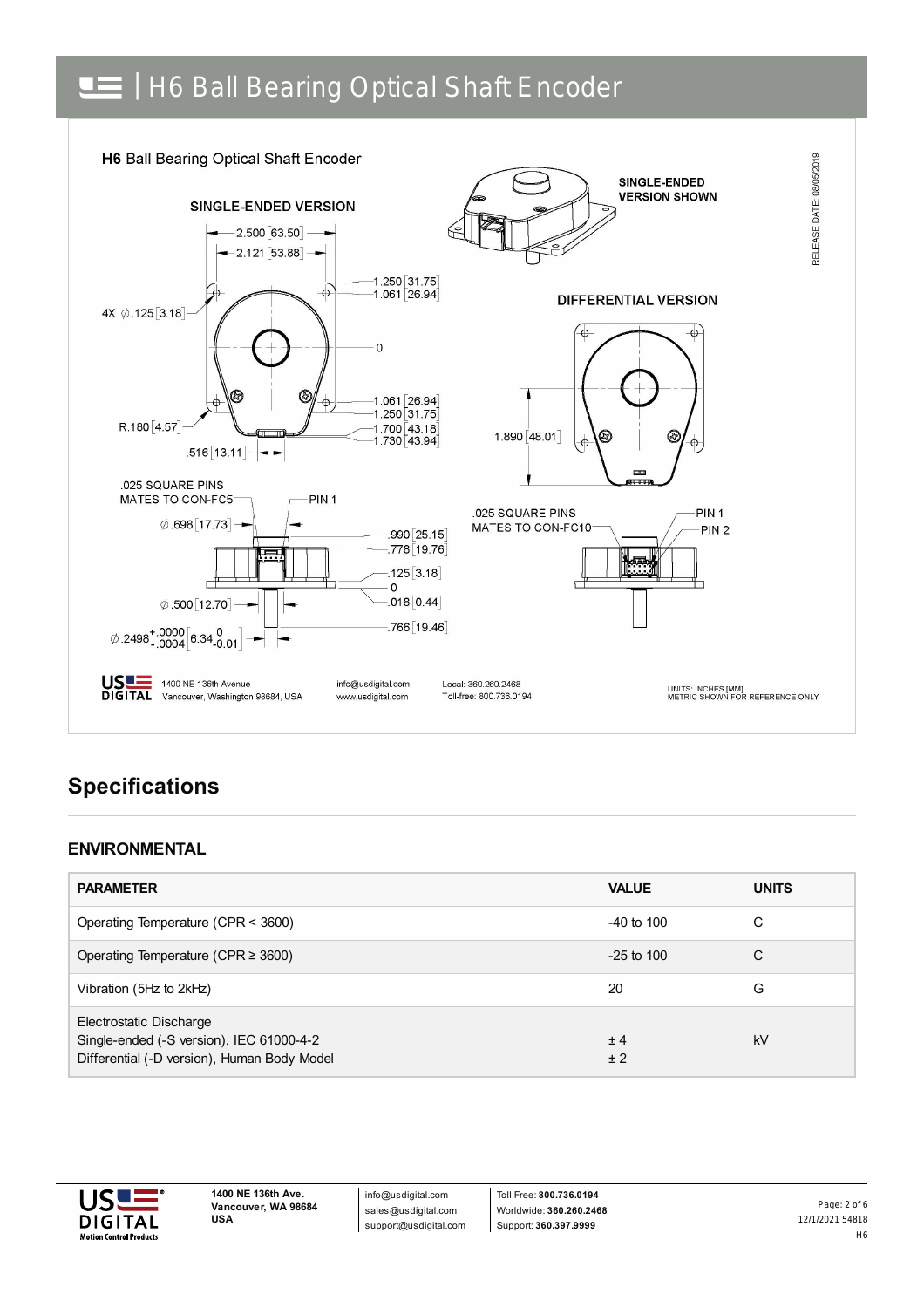#### **MECHANICAL**

| <b>PARAMETER</b>                                                | <b>DIMENSION / UNITS</b>                                                                                                                  |
|-----------------------------------------------------------------|-------------------------------------------------------------------------------------------------------------------------------------------|
| Max. Acceleration                                               | 100000 $rad/sec2$                                                                                                                         |
| Max. Shaft Speed (mechanical)                                   | 10000 rpm (1)                                                                                                                             |
| Max. Shaft Torque                                               | $0.05$ in- $oz$                                                                                                                           |
| Max. Shaft Loading                                              | $2$ lbs.                                                                                                                                  |
| <b>Bearing Life</b>                                             | life in millions of revs. = $(90/P)^3$<br>where $P =$ radial load in pounds.                                                              |
| Weight:                                                         |                                                                                                                                           |
| Single-ended                                                    | 3.02 oz.                                                                                                                                  |
| <b>Differential</b>                                             | $3.15$ oz.                                                                                                                                |
| Max. Shaft Runout                                               | 0.006 in. T.I.R.                                                                                                                          |
| Mounting Plate Screw Torque                                     | $(#2-56)$ 2-3                                                                                                                             |
| Moment of Inertia                                               | $0.001$ oz-in-s <sup>2</sup>                                                                                                              |
| Technical Bulletin TB1001 - Shaft and<br><b>Bore Tolerances</b> | Download (https://www.usdigital.com/support/resources/reference/technical-docs/technical-<br>bulletins/shaft-and-bore-tolerances-tb1001/) |

(1) The maximum speed due to electrical considerations is dependent on the CPR. See the EM1

*(https://www.usdigital.com/products/encoders/incremental/modules/em1/)* and EM2

*(https://www.usdigital.com/products/encoders/incremental/modules/em2/)* product pages.

#### **PHASE RELATIONSHIP**

B leads A for clockwise shaft rotation, and A leads B for counterclockwise rotation when viewed from the shaft side of the encoder.

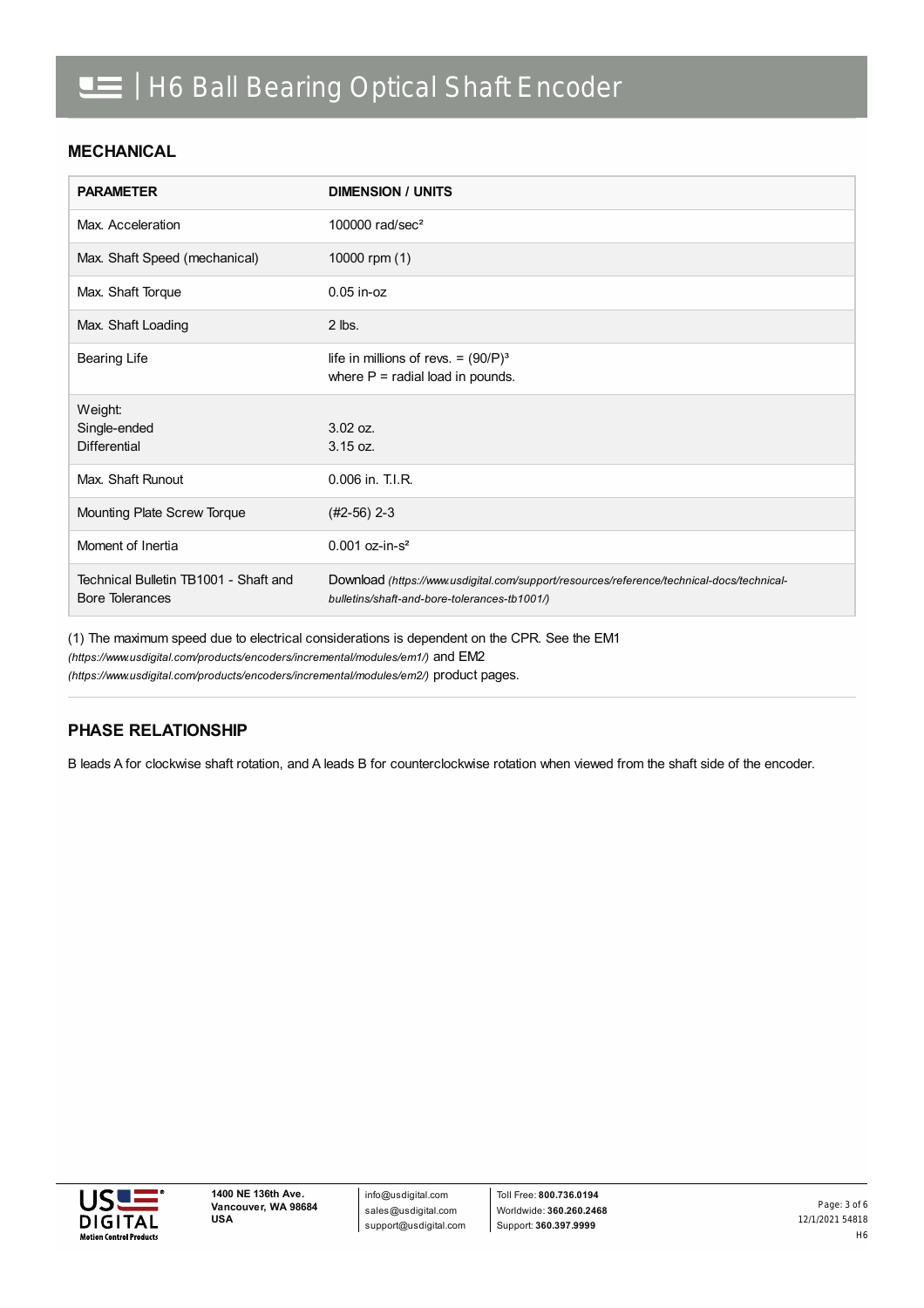#### **SINGLE-ENDED ELECTRICAL**

- Specifications apply over the entire operating temperature range.
- Typical values are specified at Vcc = 5.0Vdc and 25°C.

For complete details, see the EM1 *[\(https://www.usdigital.com/products/encoders/incremental/modules/em1/\)](https://www.usdigital.com/products/encoders/incremental/modules/em1/)* and EM2 *(https://www.usdigital.com/products/encoders/incremental/modules/em2/)* product pages.

| <b>PARAMETER</b>           | MIN. | TYP.    | MAX. | <b>UNITS</b> | <b>CONDITIONS</b>                     |
|----------------------------|------|---------|------|--------------|---------------------------------------|
| Supply Voltage             | 4.5  | $5.0\,$ | 5.5  | V            |                                       |
| Supply Current             |      | 27      | 33   | mA           | CPR < 1000, no load                   |
|                            |      | 54      | 62   | mA           | CPR $\geq$ 1000 and < 3600, no load   |
|                            |      | 72      | 85   | mA           | $CPR \geq 3600$ , no load             |
| Low-level Output           |      |         | 0.5  | V            | $I_{OL}$ = 8mA max., CPR < 3600       |
|                            |      |         | 0.5  | mA           | $I_{OL}$ = 5mA max., CPR $\geq$ 3600  |
|                            |      | 0.05    |      | mA           | no load, CPR < 3600                   |
|                            |      | 0.25    |      | mA           | no load, CPR ≥ 3600                   |
| High-level Output          | 2.0  |         |      | V            | $I_{OH}$ = -8mA max., CPR < 3600      |
|                            | 2.0  |         |      | V            | $I_{OH}$ = -5mA max., CPR $\geq$ 3600 |
|                            |      | 4.8     |      | V            | no load, CPR < 3600                   |
|                            |      | 3.5     |      | $\mathsf{V}$ | no load, CPR ≥ 3600                   |
| Output Current Per Channel | $-8$ |         | 8    | mA           | CPR < 3600                            |
|                            | $-5$ |         | 5    | mA           | $CPR \geq 3600$                       |
| Output Rise Time           |      | 110     |      | nS           | CPR < 3600                            |
|                            |      | 50      |      | nS           | $CPR \geq 3600$                       |
| Output Fall Time           |      | 35      |      | nS           | CPR < 3600                            |
|                            |      | 50      |      | nS           | $CPR \geq 3600$                       |

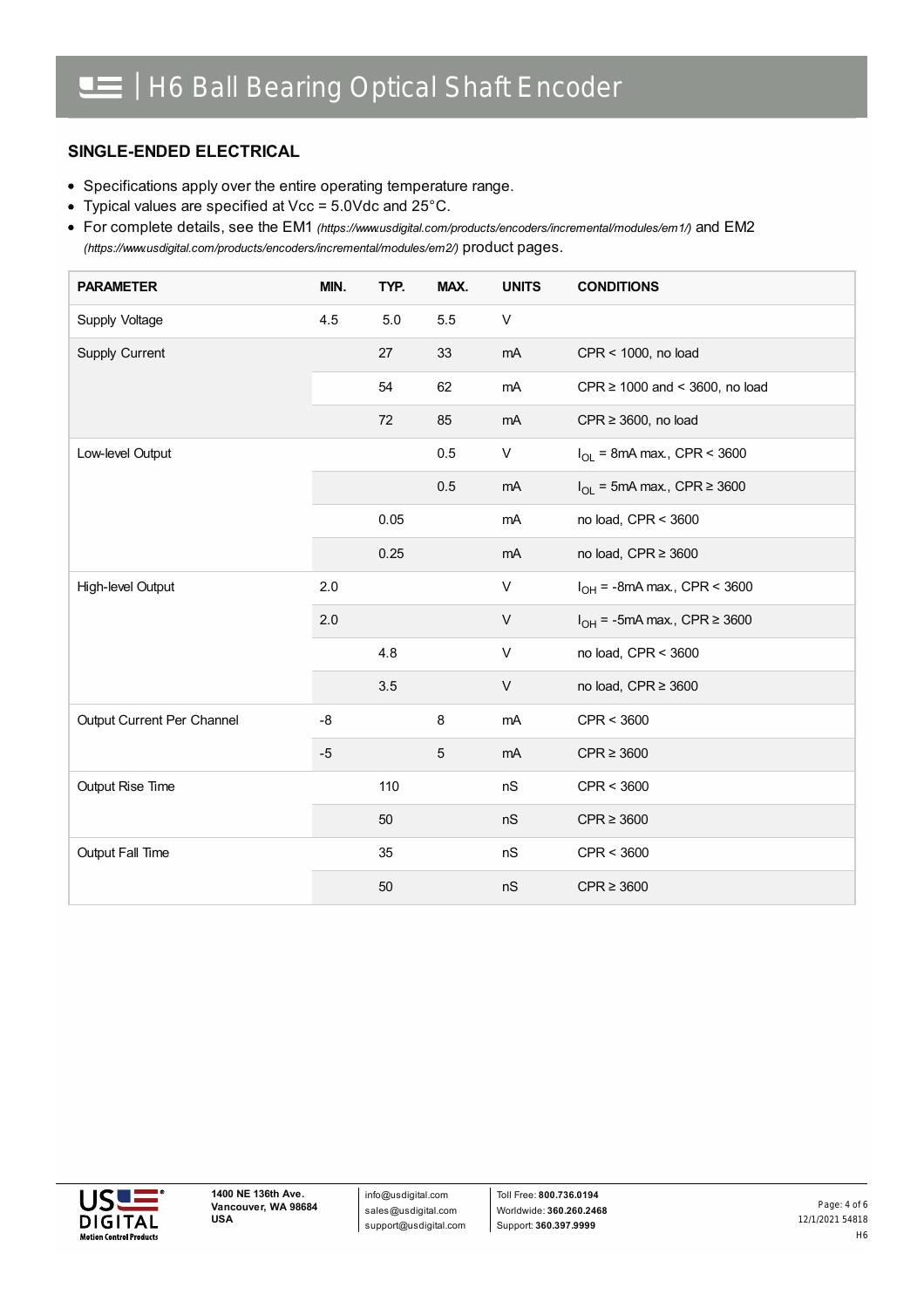#### **DIFFERENTIAL ELECTRICAL**

- Specifications apply over the entire operating temperature range.
- Typical values are specified at Vcc = 5.0Vdc and 25°C.

For complete details, see the EM1 *[\(https://www.usdigital.com/products/encoders/incremental/modules/em1/\)](https://www.usdigital.com/products/encoders/incremental/modules/em1/)* and EM2 *(https://www.usdigital.com/products/encoders/incremental/modules/em2/)* product pages.

| <b>PARAMETER</b>                   | MIN. | TYP. | MAX. | <b>UNITS</b> | <b>CONDITIONS</b>                   |
|------------------------------------|------|------|------|--------------|-------------------------------------|
| Supply Voltage                     | 4.5  | 5.0  | 5.5  | V            |                                     |
| Supply Current                     |      | 29   | 36   | mA           | CPR < 1000, no load                 |
|                                    |      | 56   | 65   | mA           | CPR $\geq$ 1000 and < 3600, no load |
|                                    |      | 74   | 88   | mA           | CPR $\geq$ 3600, no load            |
| Low-level Output                   |      | 0.2  | 0.4  | V            | $I_{OL}$ = 20mA max.                |
| High-level Output                  | 2.4  | 3.4  |      | V            | $I_{OH}$ = -20mA max.               |
| Differential Output Rise/Fall Time |      |      | 15   | nS           |                                     |

#### **PIN-OUT**

| <b>5-PIN SINGLE-ENDED</b> |                    | <b>10-PIN DIFFERENTIAL</b> |                    |
|---------------------------|--------------------|----------------------------|--------------------|
| Pin                       | <b>Description</b> | Pin                        | <b>Description</b> |
| 1                         | Ground             | 1                          | Ground             |
| $\overline{c}$            | Index              | $\overline{2}$             | Ground             |
| 3                         | A channel          | 3                          | Index-             |
| 4                         | +5VDC power        | $\overline{4}$             | Index+             |
| 5                         | <b>B</b> channel   | 5                          | A- channel         |
|                           |                    | 6                          | A+ channel         |
|                           |                    | $\overline{7}$             | +5VDC power        |
|                           |                    | $\, 8$                     | +5VDC power        |
|                           |                    | $\boldsymbol{9}$           | B- channel         |
|                           |                    | 10                         | B+ channel         |



info@usdigital.com sales@usdigital.com support@usdigital.com

Toll Free: **800.736.0194** Worldwide: **360.260.2468** Support: **360.397.9999**

12/1/2021 54818 H6 Page: 5 of 6